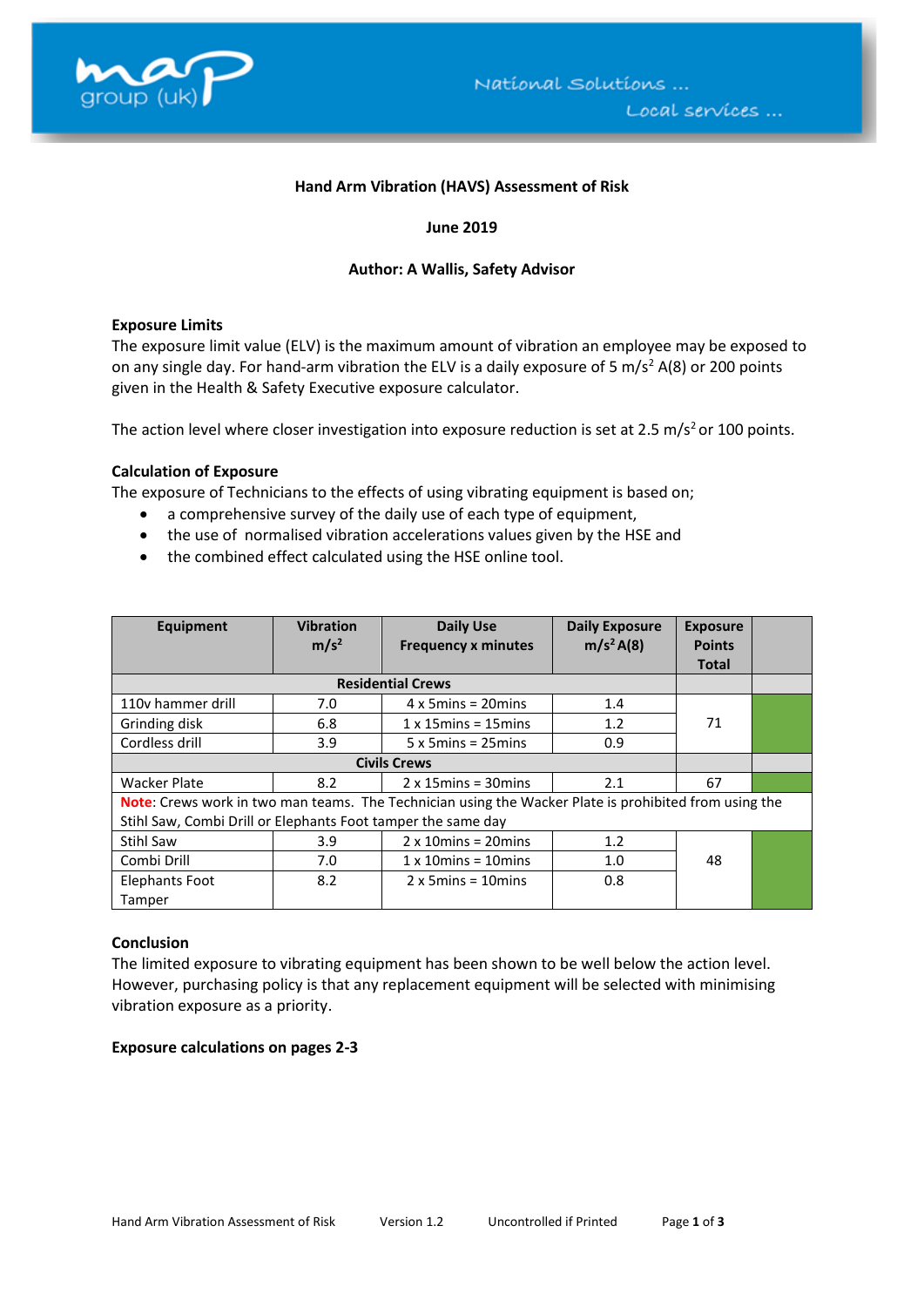

## HAND-ARM VIBRATION EXPOSURE CALCULATOR

Version 5.6 June 2019

Version 5.6 June 2019





# HAND-ARM VIBRATION EXPOSURE CALCULATOR

MAP Group (UK) Ltd. Company name / work area: Civils Crews (tasksA) Employee ID and/or task name: Tool or process name Vibration Exposure Time to reach EAV Time to reach ELV Exposure Partial Partial  $5 \text{ m/s}^2$   $A(8)$ magnitude 2.5 m/s<sup>2</sup>  $A(8)$ duration points exposure exposure  $m/s<sup>2</sup>$ hours  $\mid$  minutes hours | minutes hours | minutes  $m/s^2 A(8)$ points per hour Wacker Plare  $8.2$ 134 67 45  $\overline{2}$ 58 30  $2.1$ Daily Total exposure exposure  $m/s<sup>2</sup> A(8)$ points  $2.1$ 67 **WARNING:** Exposure potentially above 2.5m/s<sup>2</sup>A(8) EAV (100 points) Calculation 25 Oct 2019 Exposure calculation by: Alan Wallis Safety Advisor date: Job role: